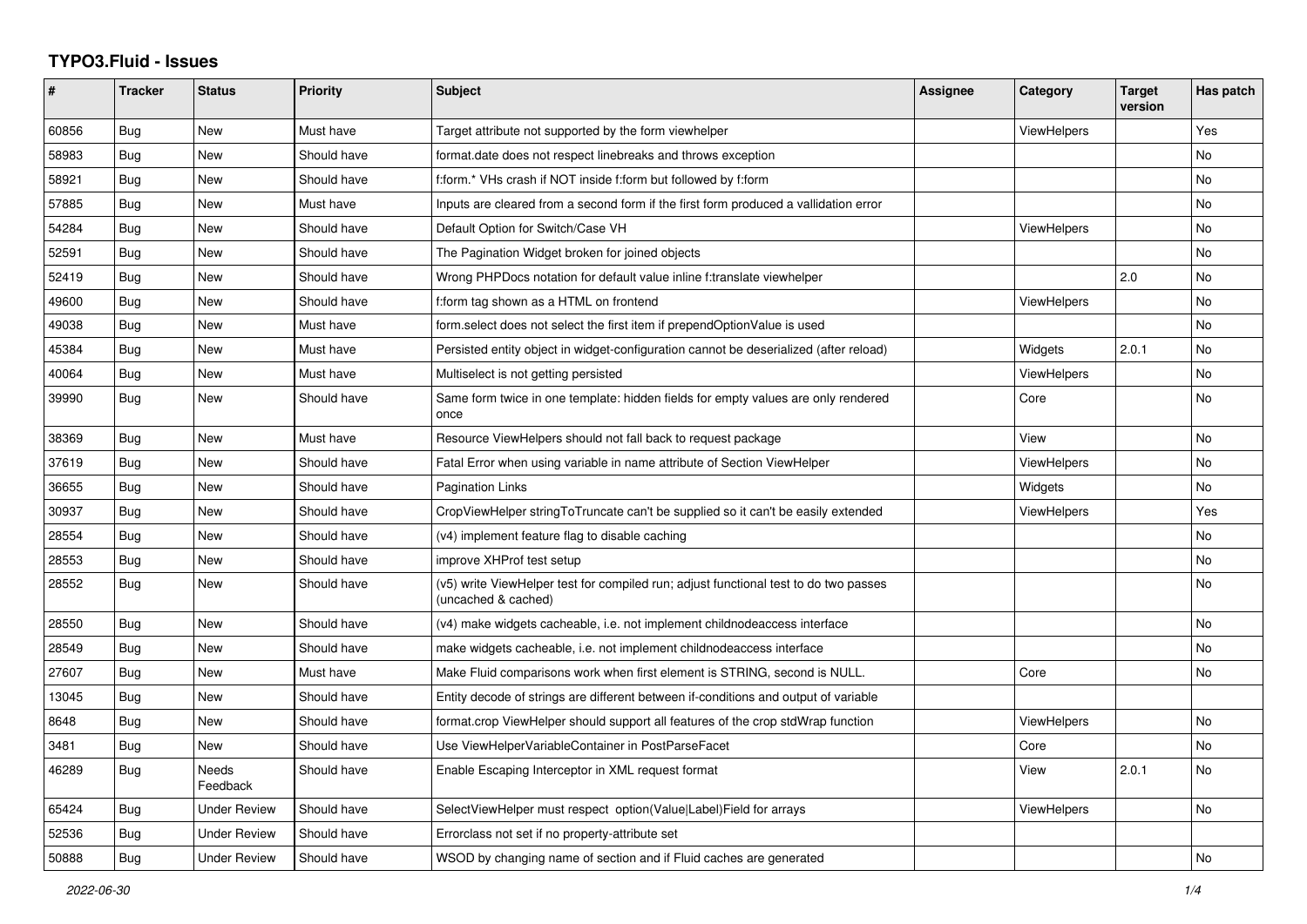| $\vert$ # | <b>Tracker</b> | <b>Status</b>       | <b>Priority</b> | <b>Subject</b>                                                                      | <b>Assignee</b>             | Category           | <b>Target</b><br>version | Has patch      |
|-----------|----------------|---------------------|-----------------|-------------------------------------------------------------------------------------|-----------------------------|--------------------|--------------------------|----------------|
| 47006     | Bug            | <b>Under Review</b> | Should have     | widget identifier are not unique                                                    |                             |                    |                          | <b>No</b>      |
| 44234     | Bug            | <b>Under Review</b> | Should have     | selectViewHelper's sorting does not respect locale collation                        |                             | ViewHelpers        | 2.1                      | <b>No</b>      |
| 34682     | <b>Bug</b>     | <b>Under Review</b> | Should have     | Radio Button missing checked on validation error                                    |                             | ViewHelpers        |                          | <b>No</b>      |
| 51239     | Bug            | <b>Under Review</b> | Must have       | AbstractViewHelper use incorrect method signature for "\$this->systemLogger->log()" | Adrian Föder                | Core               |                          | Yes            |
| 58862     | <b>Bug</b>     | Needs<br>Feedback   | Should have     | FormViewHelper doesn't accept NULL as value for \$arguments                         | Bastian<br>Waidelich        | ViewHelpers        |                          | Yes            |
| 59057     | Bug            | <b>Under Review</b> | Must have       | Hidden empty value fields shoud be disabled when related field is disabled          | <b>Bastian</b><br>Waidelich | <b>ViewHelpers</b> |                          | No             |
| 53806     | Bug            | <b>Under Review</b> | Should have     | Paginate widget maximumNumberOfLinks rendering wrong number of links                | Bastian<br>Waidelich        | Widgets            |                          | No             |
| 33628     | <b>Bug</b>     | Needs<br>Feedback   | Must have       | Multicheckboxes (multiselect) for Collections don't work                            | Christian Müller            | ViewHelpers        |                          | <b>No</b>      |
| 55008     | Bug            | <b>Under Review</b> | Should have     | Interceptors should be used in Partials                                             | Christian Müller            |                    |                          | <b>No</b>      |
| 36662     | Bug            | Needs<br>Feedback   | Should have     | Checked state isn't always correct when property is collection                      | Kevin Ulrich<br>Moschallski | <b>ViewHelpers</b> | 1.1.1                    | No             |
| 33551     | Bug            | New                 | Must have       | View helper values break out of a partial scope                                     | Sebastian<br>Kurfuerst      | Core               |                          | No             |
| 12863     | Bug            | New                 | Should have     | Attributes of a viewhelper can't contain a '-'                                      | Sebastian<br>Kurfuerst      | Core               |                          | <b>No</b>      |
| 28551     | Bug            | Accepted            | Should have     | (v4) backport VHTest                                                                | Sebastian<br>Kurfuerst      |                    |                          | <b>No</b>      |
| 40998     | Bug            | <b>Under Review</b> | Should have     | Missing parent request namespaces in form field name prefix                         | Sebastian<br>Kurfuerst      | ViewHelpers        | 1.1.1                    | No             |
| 62346     | Feature        | New                 | Could have      | f:comment should have high precende                                                 |                             | Core               | 3.x                      | <b>No</b>      |
| 60271     | Feature        | New                 | Should have     | Paginate viewhelper, should also support arrays                                     |                             |                    |                          | <b>No</b>      |
| 60181     | Feature        | New                 | Could have      | Caching mechanism for Fluid Views/Templates                                         |                             | View               |                          | No             |
| 60003     | Feature        | <b>New</b>          | Should have     | Add required-Attribute to f:form.password                                           |                             | <b>ViewHelpers</b> |                          | <b>No</b>      |
| 51277     | Feature        | New                 | Should have     | ViewHelper context should be aware of actual file occurrence                        |                             |                    |                          | N <sub>o</sub> |
| 51100     | Feature        | <b>New</b>          | Must have       | Links with absolute URI should have the option of URI Scheme                        |                             | <b>ViewHelpers</b> |                          | <b>No</b>      |
| 48355     | Feature        | New                 | Could have      | Assign output of viewhelper to template variable for further processing.            |                             |                    |                          |                |
| 46545     | Feature        | <b>New</b>          | Should have     | Better support for arrays in options of SelectViewHelper                            |                             |                    |                          | No             |
| 45153     | Feature        | New                 | Should have     | f:be.menus.actionMenuItem - Detection of the current select option is insufficient  |                             |                    |                          | <b>No</b>      |
| 42397     | Feature        | <b>New</b>          | Should have     | Missing viewhelper for general links                                                |                             |                    |                          | <b>No</b>      |
| 40081     | Feature        | <b>New</b>          | Should have     | Allow assigned variables as keys in arrays                                          |                             |                    |                          | <b>No</b>      |
| 39936     | Feature        | New                 | Should have     | registerTagAttribute should handle default values                                   |                             | ViewHelpers        |                          | No             |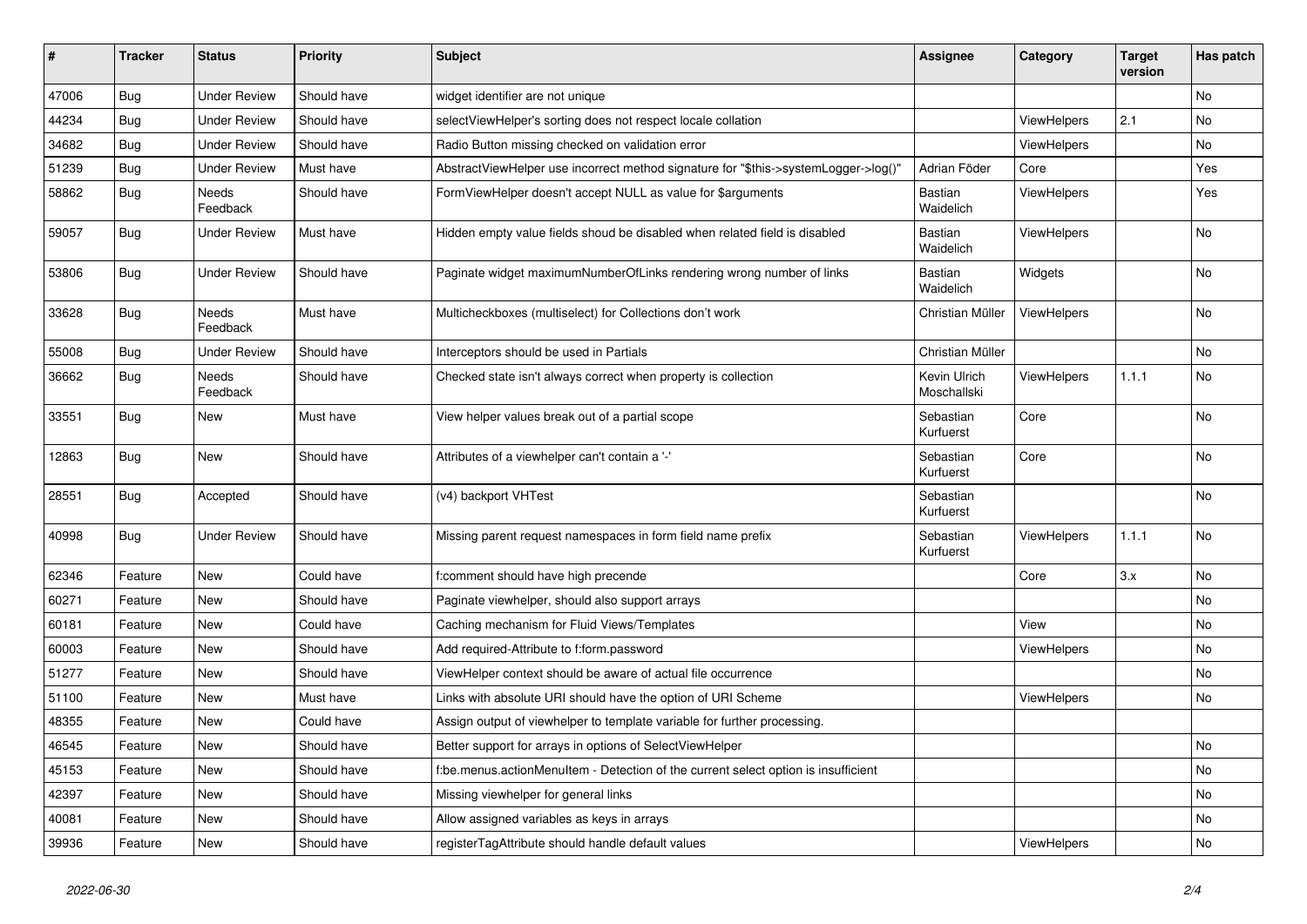| #     | <b>Tracker</b> | <b>Status</b>       | <b>Priority</b> | Subject                                                                                       | Assignee               | Category    | <b>Target</b><br>version | Has patch                    |
|-------|----------------|---------------------|-----------------|-----------------------------------------------------------------------------------------------|------------------------|-------------|--------------------------|------------------------------|
| 38130 | Feature        | New                 | Should have     | Checkboxes and multiple select fields should have an assignable default value                 |                        |             |                          | <b>No</b>                    |
| 36559 | Feature        | New                 | Could have      | New widget progress bar                                                                       |                        |             |                          | Yes                          |
| 36410 | Feature        | New                 | Should have     | Allow templates to send arguments back to layout                                              |                        | ViewHelpers |                          | No                           |
| 33215 | Feature        | New                 | Should have     | RFC: Dynamic values in ObjectAccess paths                                                     |                        |             |                          | No                           |
| 31955 | Feature        | New                 | Should have     | f:uri.widget                                                                                  |                        | Widgets     |                          | No                           |
| 30555 | Feature        | New                 | Could have      | Make TagBuilder more extensible                                                               |                        | Core        |                          | No                           |
| 10472 | Feature        | New                 | Could have      | Fluid Standalone distribution                                                                 |                        | Core        |                          | No                           |
| 9514  | Feature        | New                 | Should have     | Support explicit Array Arguments for ViewHelpers                                              |                        |             |                          |                              |
| 7608  | Feature        | New                 | Could have      | Configurable shorthand/object accessor delimiters                                             |                        | Core        |                          | Yes                          |
| 4704  | Feature        | New                 | Should have     | Improve parsing exception messages                                                            |                        | Core        |                          |                              |
| 1907  | Feature        | New                 | Could have      | Default values for view helpers based on context                                              |                        | Core        |                          |                              |
| 45345 | Feature        | Needs<br>Feedback   | Should have     | Easy to use comments for fluid that won't show in output                                      |                        |             |                          |                              |
| 8989  | Feature        | Needs<br>Feedback   | Could have      | Search path for fluid template files                                                          |                        | View        |                          | No                           |
| 3291  | Feature        | Needs<br>Feedback   | Should have     | Cacheable viewhelpers                                                                         |                        |             |                          | No                           |
| 49756 | Feature        | <b>Under Review</b> | Should have     | Select values by array key in checkbox viewhelper                                             |                        |             |                          | No                           |
| 46257 | Feature        | <b>Under Review</b> | Should have     | Add escape sequence support for Fluid                                                         |                        | Core        |                          | No                           |
| 3725  | Feature        | New                 | Could have      | <b>CSS Engine</b>                                                                             | Christian Müller       | ViewHelpers |                          | No                           |
| 37095 | Feature        | New                 | Should have     | It should be possible to set a different template on a Fluid TemplateView inside an<br>action | Christopher<br>Hlubek  |             |                          | No                           |
| 43346 | Feature        | <b>Under Review</b> | Should have     | Allow property mapping configuration via template                                             | Karsten<br>Dambekalns  | ViewHelpers | 2.1                      | No                           |
| 52640 | Feature        | <b>Under Review</b> | Should have     | Create an UnlessViewHelper as opposite to the IfViewHelper                                    | Marc Neuhaus           |             |                          | No                           |
| 9005  | Feature        | Accepted            | Could have      | Fluid Template Analyzer (FTA)                                                                 | Sebastian<br>Kurfuerst |             |                          |                              |
| 5933  | Feature        | Accepted            | Should have     | Optional section rendering                                                                    | Sebastian<br>Kurfuerst | ViewHelpers |                          | No                           |
| 33394 | Feature        | Needs<br>Feedback   | Should have     | Logical expression parser for BooleanNode                                                     | <b>Tobias Liebig</b>   | Core        |                          | $\operatorname{\mathsf{No}}$ |
| 56237 | Task           | New                 | Should have     | in-line (Condition)ViewHelpers should not evaluate on parsing                                 |                        |             |                          | No                           |
| 47669 | Task           | New                 | Should have     | FormViewHelper does not define the default request method                                     |                        |             |                          | No                           |
| 45394 | Task           | New                 | Should have     | Forwardport Unit test for standalone view                                                     |                        | View        |                          | No                           |
| 43072 | Task           | New                 | Should have     | Remove TOKENS for adding templates fallback in Backporter                                     |                        | View        |                          | No                           |